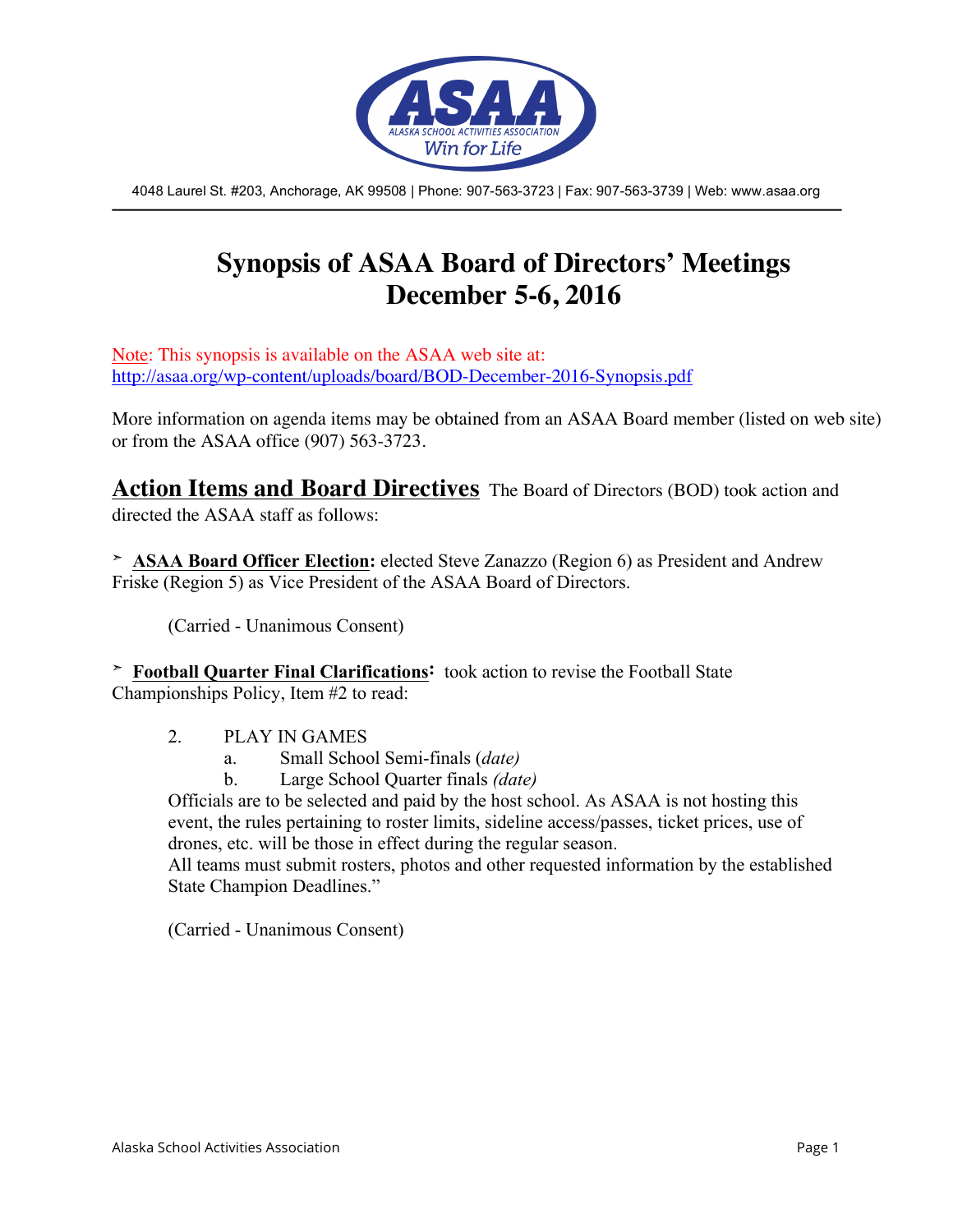

**➣ Article 6, Section 4 Bylaw:** took action to revise the Article 6 Sec. 4 Bylaw to read:

"A certified staff member, or other person approved in advance by the principal or superintendent of a member school or district, must be in charge of participants. For athletic events this person must be certified through the Alaska Coaches Education Program. Host schools must have an administrator or designee in attendance."

(Carried - Unanimous Consent)

**➣ Article 10, Section 2 Bylaw** took action to eliminate the Article 10, Section 2 Bylaw

(Carried - Unanimous Consent)

**➣ Article 7, Section 7B Bylaw:** took action to revise the Article 7 Section 7B Bylaw to read:

"When a student is participating in an ASAA sport that overlaps the beginning of another ASAA sport, up to five practices may be waived. In addition, when a student is participating in a nationally recognized activity (or the Arctic Winter Games) that overlaps the beginning of an ASAA sport season, the Executive Director may waive up to five practices. For purposes of this section a "nationally recognized activity" is a non-school athletic competition and/or practice in a sanctioned ASAA sport, conducted under the auspices of a national sports governing body as part of an Olympic Development Program. The activity will usually be conducted outside the state of Alaska."

(Carried - Unanimous Consent)

**➣ Wrestling Injury Defaults:** took action to add the following verbiage to the NFHS Wrestling rule Section 7 Default: Rule 5-6:

"Any wrestler that defaults due to injury or illness during the tournament must receive a medical release (performed, when available, by a medical provider able to perform pre-participation physicals) to continue in the tournament. If the wrestler does not receive a medical release, then the remaining matches in the tournament will be recorded as forfeits. The wrestler will retain any team points earned up until that point. A wrestler required to receive a medical release to continue must weight in on day two to continue in the tournament."

(Carried - Unanimous Consent)

**➣ North Pole Opt-Up Request:** Region 6 motioned to allow North Pole High School to opt up to large school football beginning in the fall of 2017.

(motion died for lack of a second)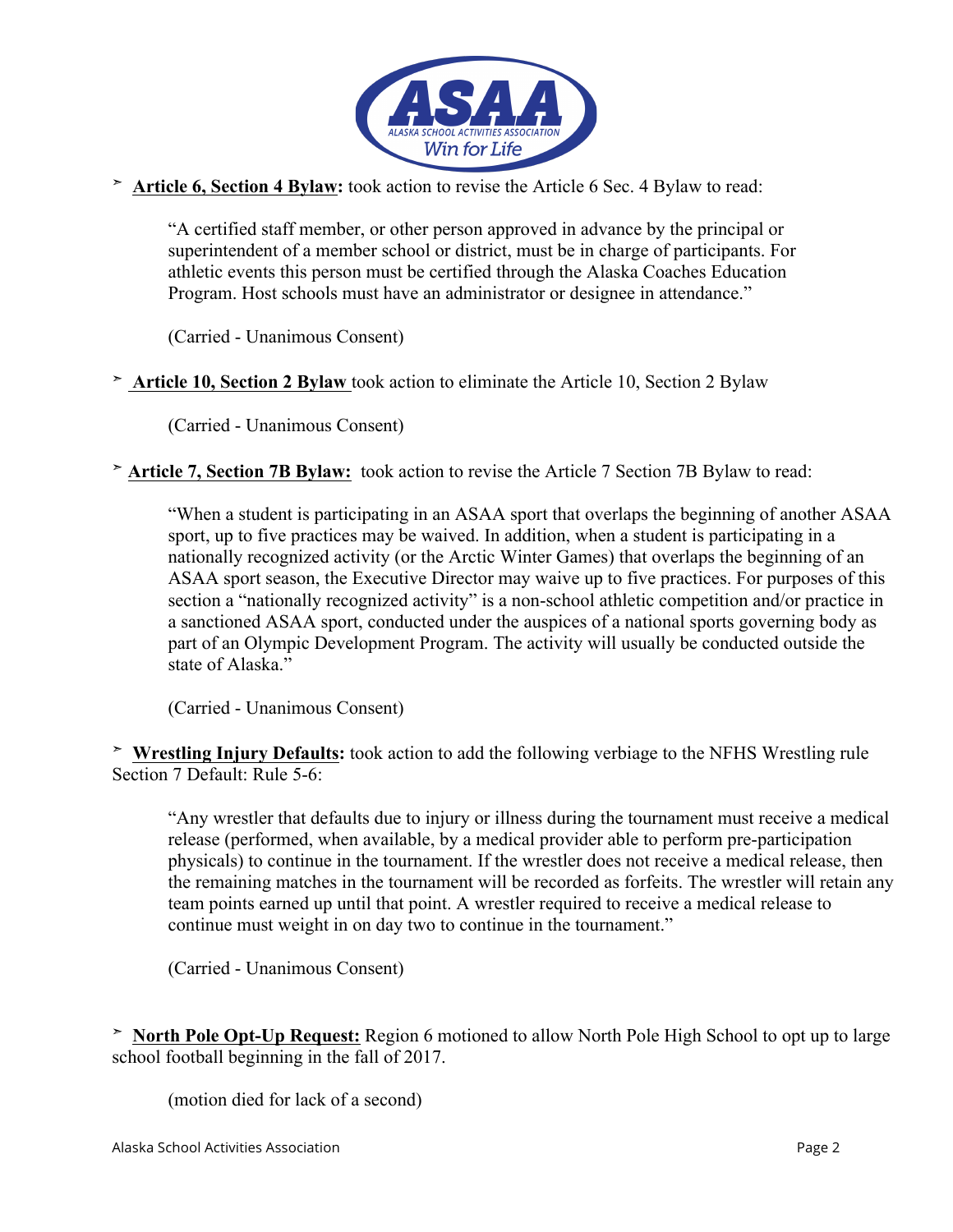

**➣ State Soccer Seeding:** took action to change the State Soccer Seeding process to read:

"Immediately following the conference results on the Saturday prior to the State Tournament, ASAA will post the 8 teams that have qualified (including their season results). All qualifying teams can rank the other qualifying teams (including their own team). This ranking must be sent to ASAA by Sunday 12 noon. Those rankings will determine the first round pairings."

(Carried 6-2) (Reg. 1 - YES: Reg. 2 - YES; Reg. 3 - YES; Reg. 4 - NO; Reg. 5 - YES; Reg. 6 - NO; AASA - YES; AASB - YES; AASG - YES. )

**➣ Softball Jamboree Regulations:** took action to revise the jamboree policy in softball by deleting the pitchers being limited to only pitching two innings. The policy now reads:

"A softball jamboree shall include three or more teams. A team is limited to no more than six innings total, with no more than two innings against any other team. A team may not play in more than one jamboree each season. A jamboree does not count as a game against the 22-game limit."

(Carried - Unanimous Consent)

**➣ 2017-2018 ASAA Calendar:** took action to adopt the 2017-2018 ASAA Calendar of Events using the same dates as 2016-2017 with the exceptions of the dates for the 2A/Mix 6 Volleyball and Small Schools Hockey Championships. The dates for the 2A/Mix 6 Volleyball and Small Schools Hockey Championships will be determined at the February Meeting.

(Carried – Unanimous Consent)

**➣ 3A/4A State Volleyball State Tournament Site:** took action to move the 3A/4A State Volleyball Tournament to West Anchorage High School, if the Alaska Airlines Center (UAA) has a scheduling conflict.

(Carried – Unanimous Consent)

**➣ State Tournament Sites for Nordic Ski, Baseball and Softball**: took action to accept a 6 year bid from the Anchorage and Fairbanks Ski Associations to rotate the Nordic Ski State Championships every two years between Anchorage and Fairbanks. Took action to accept a three year bid from American Legion to host the State Baseball tournament at Mulcahy Field. Took action to accept a three year bid from the Fairbanks North Star Borough School District to host the State Softball Championships in Fairbanks at Davis Fields.

(Carried – Unanimous Consent)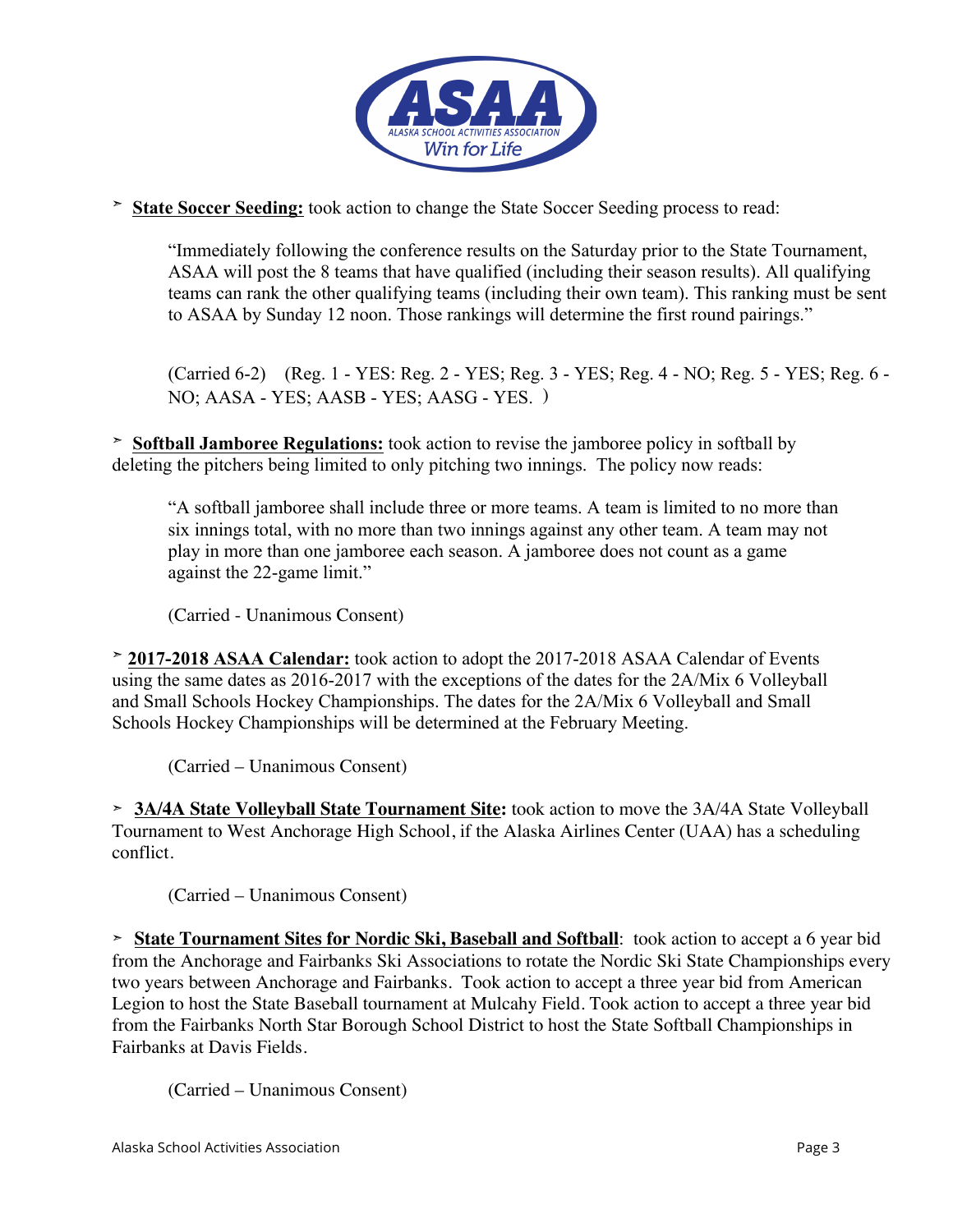

**➣ Grace Christian Baseball Conference Placement**: took action place Grace Christian into the Southcentral Conference for baseball.

(Carried – Unanimous Consent)

**➣ ASAA Hall of Fame Selection Committee**: took action confirm Frank Ostanik as the Region 6 representative to the ASAA Hall of Fame selection committee.

(Carried – Unanimous Consent)

**➣ Small and Large Schools vs. 123A and 4A Titles:** took action to table the decision on renaming state tournaments based on:

2 classifications = Small  $&$  Large

4 Classifications = 1A, 2A, 3A and 4A

 $3$  Classifications = Small, Medium & Large

(Carried – Unanimous Consent)

**Reports:** The BOD heard the following reports:

- Board Members
- State Tournaments
- Finance Committee
- Student Government
- Officials/Coaches
- Sponsorships/Marketing/Promotions
- Play for Keeps, Win for Life/Hall of Fame
- Executive Director

**Public Comments:** Heard comments from Anchorage Christian School principal, Jason Hofacker, regarding the possible reformatting of the 3A volleyball conferences.

**Executive Session:** The board moved into executive session to discuss financial and personnel matters.

## **Workshops:** None

#### **Hearings:**

• Board upheld the decision of the Executive Director to deny a waiver of the Transfer rule to a student.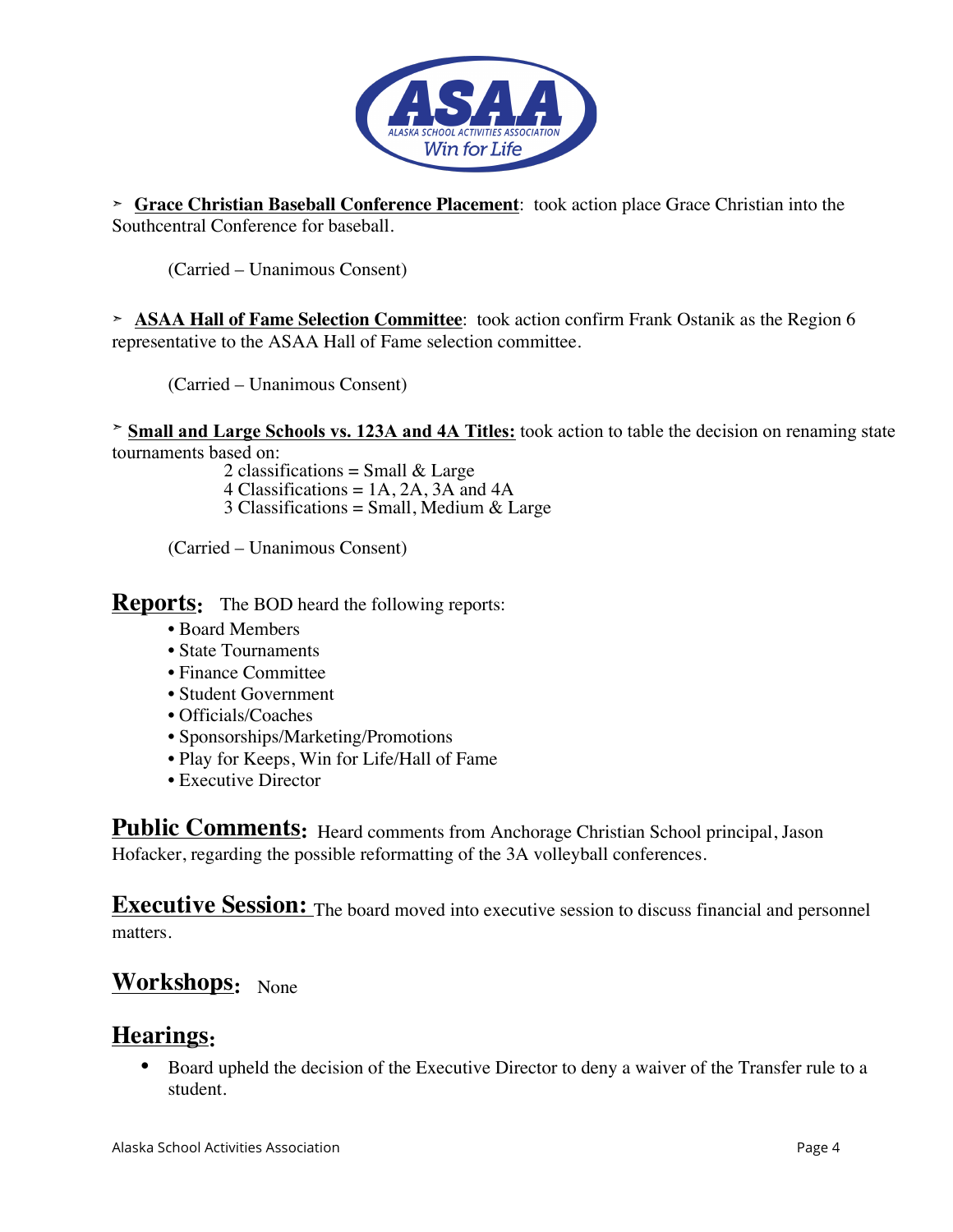

## **Tabled Items:**

- 1. Dates for the State Championships in 2A/Mix 6 Volleyball and Greatland Hockey.
- 2. Small and Large Schools vs. 123A and 4A Titles

**Discussion Items:** The BOD discussed the following items:

**➣ State Softball Tournament Format:** discussed a request by the Softball Coach's Committee to expand the tournament from 2 to 3 days. The tournament would use "pool" play to seed a bracket.

**➣ 3A Volleyball Conferences:** after reviewing several different options to reconfigure the conferences for 3A volleyball, the Board felt none solved the issue without adding significant additional expenses to the involved schools. Region 5 proposed having a committee award an "at-large" berth by comparing the second place Southeast conference team with the third place team from the Western, Southcentral and Aurora conferences. (The berth would come out of the Southcentral conference.) The committee would use criteria such as head-to-head matches, records against other 3A schools.

Region 3 supported the concept if there were to be two "at-large" berths, with both the Western conference and the Southcental conference giving up a berth. ASAA Staff noted a new rotational bracket would be needed and that teams would need to report scores in order for the committee to make a selection. The Board was asked to discuss this issue at their upcoming regional meeting with possible action being taken during the February ASAA Board meeting.

**➣ Cooperative School Programs:** directed the ASAA Staff to send out to the member schools changes in the Cooperative School Programs Bylaw. These changes will allow the Board of Directors the ability to grant cooperative school program request for school unable to do so within the existing bylaws.

**➣ Eligibility for Managers:** directed the ASAA Staff to send out to the member schools changes in the bylaws and policies regarding the use of student managers. These changes would clarify the need for student managers to meet ASAA eligibility requirements (grades, age, enrollment, etc), but could also seek a wavier in order to serve as a manager. It would furthermore allow the use of  $7<sup>th</sup>$  and  $8<sup>th</sup>$  grade students as managers with the approval of the school's administration.

**➣ Baseball Pitch Count:** discussed the mandate from the NFHS requiring all states to have a pitch count rule for baseball in place by the 2018 baseball season.

**➣ Pre-participation Physical Expiration Date:** directed the ASAA Staff to send out to the member schools changes modifying the Pre-participation Physical Exam Rule. This change would make the physicals good for 18 months.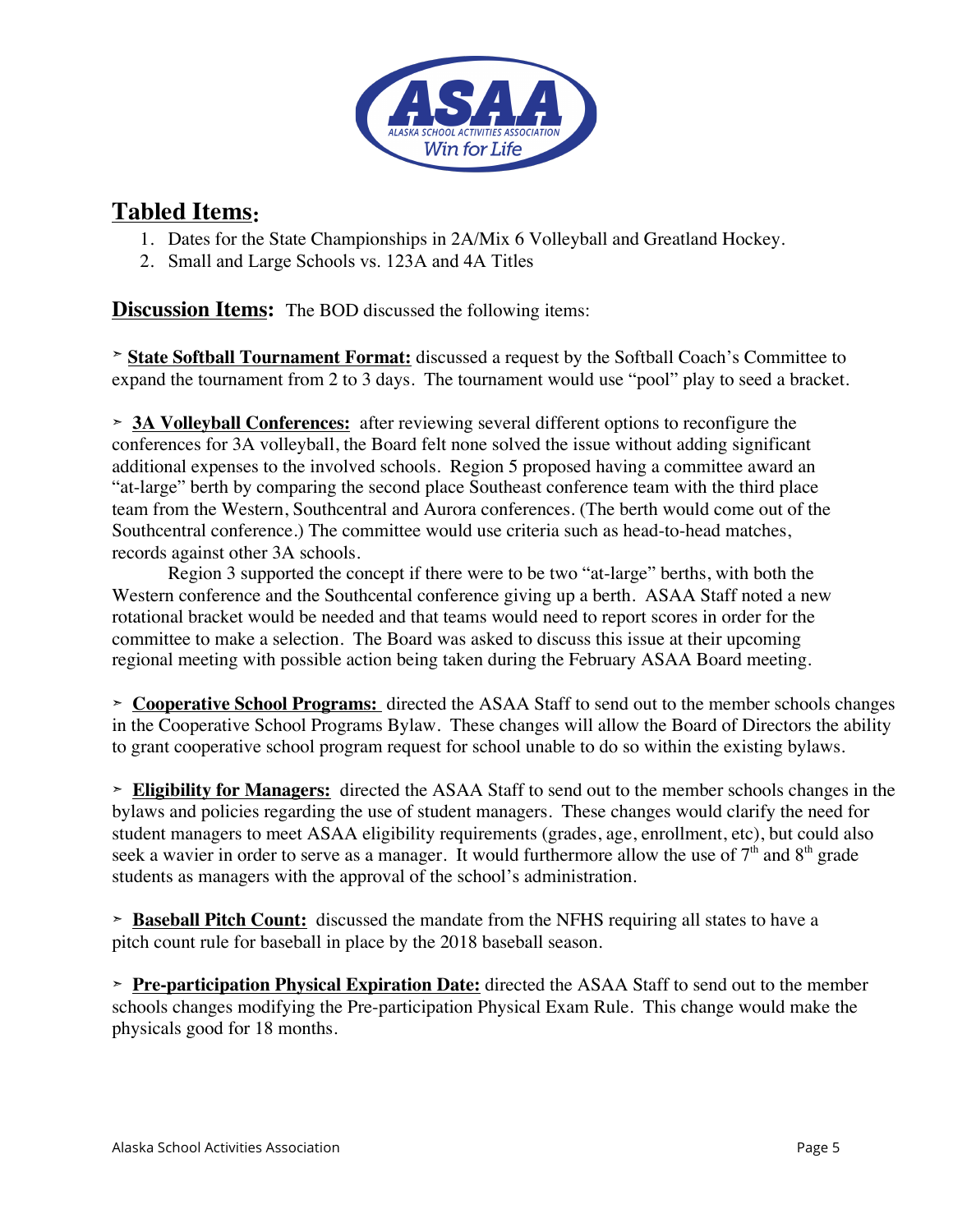

**➣ Roster Limits:** discussed expanding the roster limits for football to either 55 or 60. Region 4 will bring a proposal to the February Board of Director's meeting for discussion with possible action in April.

**➣ State Baseball Bracket:** discussed a proposal to go to a double elimination bracket for the State Baseball Tournament. The ASAA Staff believes this would require going to a four day tournament. The Board members were asked to take this issue back to their regions and the Board of Directors will discuss this proposal again in February.

**➣ 3A Basketball Berths:** discussed a proposal from Region 5 to change from the current format for awarding 3A basketball berths. The proposed change would award one berth to each four conference champions with final four berths determined by the highest ranked WPI which did not automatically qualify. This would go into effect for the 2017-2018 school year. The Board members were asked to take this issue back to their regions and the Board of Directors will discuss this proposal again in February.

**➣ Sports Medicine Advisory Committee Recommendations:** discussed the following recommendations from the SMAC:

- 1. Schools follow the "Return to Play" protocol for any student with a suspected concussion regardless to how the concussion happened (Example: a student is in a car wreck during the sport's season and suffers a possible concussion.).
- 2. Schools should adopt the "Anyone Can Save a Life" program.
- 3. Coaches should be required to take the NFHS Sudden Cardiac Arrest course.
- 4. NFHS online course "Heat Illness Prevention" be taken by cross country, football and tennis coaches and (add) **baseball, softball, track & field and soccer coaches.**

**➣ Football Scheduling:** discussed how the existing policy is still unsatisfactory to both ASAA and member schools. Issues with teams wanting to go "out of state" leading to issues with the schedule being truly a two-year schedule.

**➣ Definition of "Practice":** discussed adding an official definition of "practice" to read"

"a "practice" is defined as a regularly scheduled team physical activity designed for the preparation of athletes for the sports season and conducted under the supervision of a certified school coach during the season established by the Board of Directors. In order to qualify as a practice the student must participate in at least an hour of physical activity."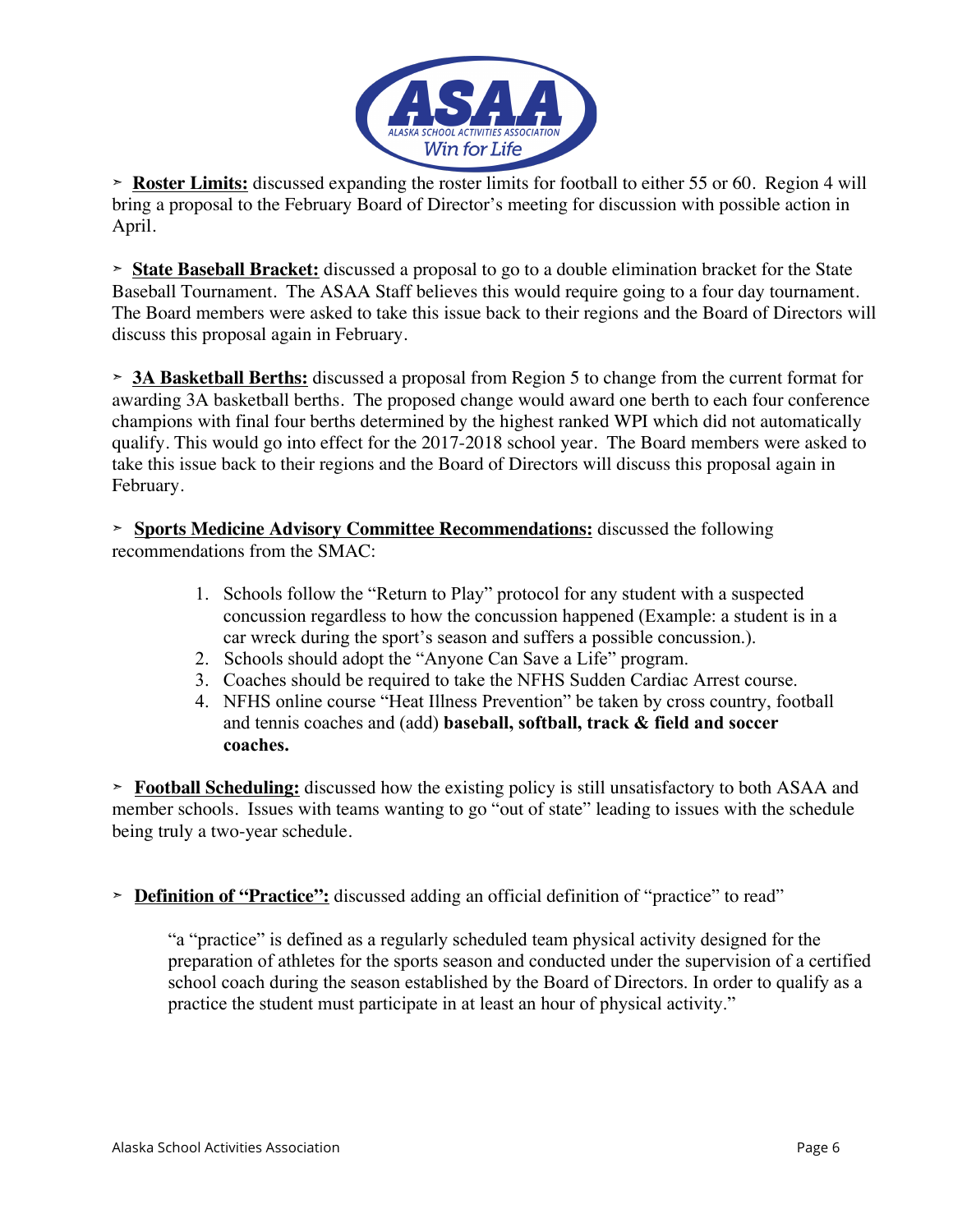

**➣ Lumen Christi Cross Country and Rifle Conference Placement:** discussed Lumen joining the Region 2 Cross Country meet and there not being Rifle Conferences.

**➣ Concussion Management:** directed the ASAA Staff to send out to the member schools changes updating the Article 11 Section 4 Concussion Management Bylaw. This update would also be reflected in Athletic Related Policy #15. The changes do not change the policy, they only eliminate some no longer required verbiage.

**➣ State Tennis Berths:** discussed the current allocation of State Tennis berths and how the expansion of teams participating in Region 3 may require a change, possibly taking a berth from Region 4. The Board will be reviewing all individual berths during the February Board meeting, so it will be addressed during that time. Additionally, it may be possible to add an additional berth to the tournament.

**➣ ASAA Forms:** discussed the difficulty of having to resubmit information on the Contest Ejection forms that is already available to ASAA. ASAA Staff will review this concern along with other forms to see if the process can be simplified. Additionally there was discussion on the desire for the "sending" school to be able to have confidentially on information provided to ASAA. The ASAA Staff understood the concern, but legally is required to make available to the student any information as to why a waiver is denied.

**➣ AASG Website:** discussed ways in which the AASG website currently soley operated by AASG could be merged with the AASG website maintained by ASAA staff. ASAA Staff would be not be willing to allow outside access to the ASAA servers which currently host the site, but would be more than willing to work with the AASG PR Representative on how to link the sites.